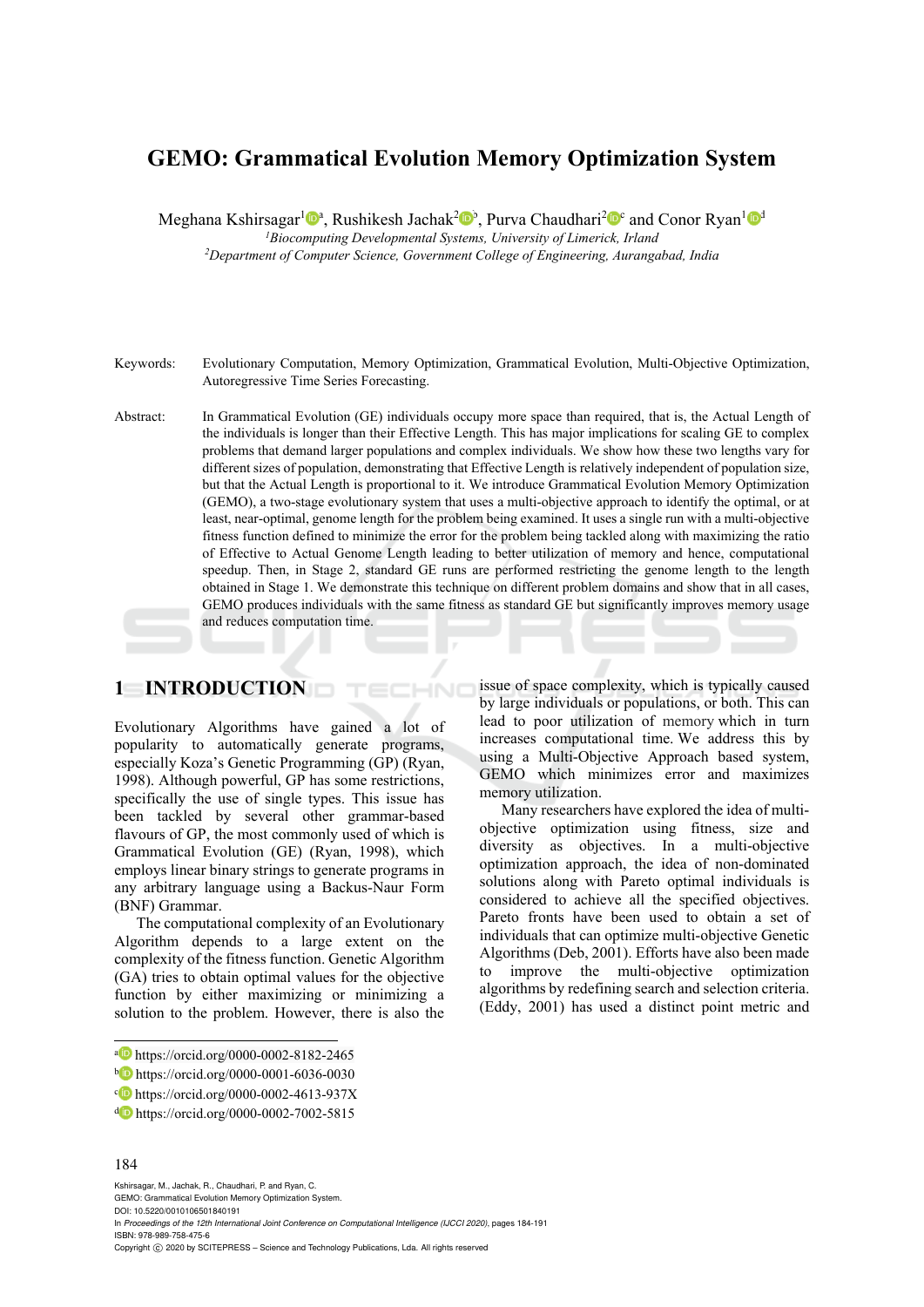cluster metrics as defined by (Wu, 2000) to optimize multi-objective problems. The distinct point indicates the number of unique individuals in the solution space whereas cluster metric measures the number of unique individuals in the cluster, which is calculated by dividing the number of individuals with the number of distinct individuals. Bleuler et al (Bleuler, 2008) considered fitness of solution and program size as two objectives and applied a bi-objective optimization using a Pareto-based method in which individuals with a smaller code size were preferred over similar performing individuals.

GE presents an extra challenge due to disconnect between Actual and Effective Lengths; individuals with short Effective Lengths don't necessarily result in short Actual Lengths. Indeed, Section 4 demonstrates that the Actual Lengths grow at a higher rate than Effective Lengths which leads to poor memory usage.

### **2 GRAMMATICAL EVOLUTION**

GE is a combination of a GA and GP. Programs or phenotypes are evolved through the process of mapping using a variable length genotype (also referred to as chromosome) and a formal grammar which is written in BNF (Backus, 1963) (Neill, 2003). A chromosome consists of binary strings (or genes) of certain length (number of binary digits) where each gene is a variable or parameter under consideration. The entire length of an individual is known as the Actual Length while the number of codons used to generate phenotype is referred to as the Effective Length (Nicolau, 2012). If the Effective Length is less than the Actual Length then the remaining unused codons, the *tail* of the genome, are not used in deriving expressions.

However, if an individual does not have enough codons to map to a valid phenotype structure, then the mapping process terminates, and the individual is considered to be invalid. Alternatively, to mitigate this issue, GE can use the concept of *wrapping*, which re-uses the same genome sequence, in an attempt to completely map an individual. The number of times an individual is wrapped is referred to as the Wrapping Factor (WF).

To demonstrate this concept, consider the following grammar. As with all BNF grammars, it can be defined as the tuple *<S, N, T, P>*, where *T* is the set of *terminals*, i.e., items that can appear in syntactically valid programs, *N* is a set of *nonterminals*, i.e. intermediate constructs that don't appear in syntactically valid programs and *P* is a set

of *production rules* that maps the non-terminals into terminals. *S* is the *start* symbol, from which all individuals grow from; in this case, it is the nonterminal **<algo>**.

$$
\langle 2 \rangle ::= \langle 2 \rangle \langle 2 \rangle = \langle 2 \rangle \langle 2 \rangle
$$
\n
$$
\langle 2 \rangle ::= + |-| * | / \langle 2 \rangle \langle 2 \rangle = 0 | 1 | 2 | 3 | 4 | 5 | 6 | 7 | 8 | 9
$$
\n
$$
\langle 2 \rangle ::= 0 | 1 | 2 | 3 | 4 | 5 | 6 | 7 | 8 | 9
$$
\n
$$
\langle 2 \rangle = 0 \langle 2 \rangle = 0 \langle 2 \rangle = 0 \langle 2 \rangle = 0 \langle 2 \rangle = 0 \langle 2 \rangle = 0 \langle 2 \rangle = 0 \langle 2 \rangle = 0 \langle 2 \rangle = 0 \langle 2 \rangle = 0 \langle 2 \rangle = 0 \langle 2 \rangle = 0 \langle 2 \rangle = 0 \langle 2 \rangle = 0 \langle 2 \rangle = 0 \langle 2 \rangle = 0 \langle 2 \rangle = 0 \langle 2 \rangle = 0 \langle 2 \rangle = 0 \langle 2 \rangle = 0 \langle 2 \rangle = 0 \langle 2 \rangle = 0 \langle 2 \rangle = 0 \langle 2 \rangle = 0 \langle 2 \rangle = 0 \langle 2 \rangle = 0 \langle 2 \rangle = 0 \langle 2 \rangle = 0 \langle 2 \rangle = 0 \langle 2 \rangle = 0 \langle 2 \rangle = 0 \langle 2 \rangle = 0 \langle 2 \rangle = 0 \langle 2 \rangle = 0 \langle 2 \rangle = 0 \langle 2 \rangle = 0 \langle 2 \rangle = 0 \langle 2 \rangle = 0 \langle 2 \rangle = 0 \langle 2 \rangle = 0 \langle 2 \rangle = 0 \langle 2 \rangle = 0 \langle 2 \rangle = 0 \langle 2 \rangle = 0 \langle 2 \rangle = 0 \langle 2 \rangle = 0 \langle 2 \rangle = 0 \langle 2 \rangle = 0 \langle 2 \rangle = 0 \langle 2 \rangle = 0 \langle 2 \rangle = 0 \langle 2 \rangle = 0 \langle 2 \rangle = 0 \langle 2 \rangle = 0 \langle 2 \rangle = 0 \langle 2 \rangle = 0 \langle 2 \rangle = 0 \langle 2 \rangle = 0 \langle 2 \rangle = 0 \langle 2 \rangle = 0 \langle 2 \rangle = 0 \langle 2 \rangle = 0 \langle 2 \rangle = 0 \langle 2 \rangle = 0 \langle 2 \rangle = 0 \langle 2 \rangle = 0 \langle 2 \rangle = 0 \langle 2 \rangle =
$$

The above grammar consists of 3 non-terminals  $(\langle \text{algo}\rangle, \langle \text{op}\rangle)$  and  $(\langle \text{var}\rangle)$  which are used to map fourteen terminal symbols  $(0, 1, ... 9, +, -, *, /).$ 

The Effective and Actual Length required in four different scenarios of mapping in GE are shown in Table 1. Memory utilization can be defined as the ratio of Effective Length to Actual Length. In all the scenarios, the maximum length of the genome needs to be defined carefully, as too large an Actual Length results in a waste of memory (Scenario 1) while too short of an Actual Length results in genomes that are unable to map program structures completely (Scenario 2). Although wrapping can be applied (Scenario 3) to address this issue, the process of mapping becomes trapped in infinite loops failing to evolve an individual completely (Scenario 4).

Table 1: Actual Length and Effective Length under different scenarios of mapping using Grammar 1.

| Scenario                                             | Input<br>Genome                     | String<br>generated  | Actual<br>Lengt<br>h | <b>Effectiv</b><br>е<br>Length |  |
|------------------------------------------------------|-------------------------------------|----------------------|----------------------|--------------------------------|--|
| Sufficient<br>Genome<br>Length                       | (4, 13, 8,<br>4, 14, 23,<br>20, 5)  | $3 + 4$              | 8                    | 5                              |  |
| Insufficient<br>Genome<br>Length                     | (6, 13, 9,<br>4, 27, 15,<br>20, 12) | Invalid<br>Phenotype | 8                    | n/a                            |  |
| Insufficient<br>Genome<br>Length<br>with<br>Wrapping | (6, 13, 9,<br>4, 27, 15,<br>20, 12) | $3 - 7 * 2 - 9$      | 8                    | 11                             |  |
| Infinite<br>loop<br>problem in<br>Wrapping           | (4, 14, 5,<br>2, 19, 23             | Invalid<br>Phenotype | 6                    | n/a                            |  |

Inappropriate definition of genome lengths can lead to poor memory usage and computational overhead; for example, some of the experiments in Section 6 demonstrate that for some problems less than **15%** of the Actual Length is used for mapping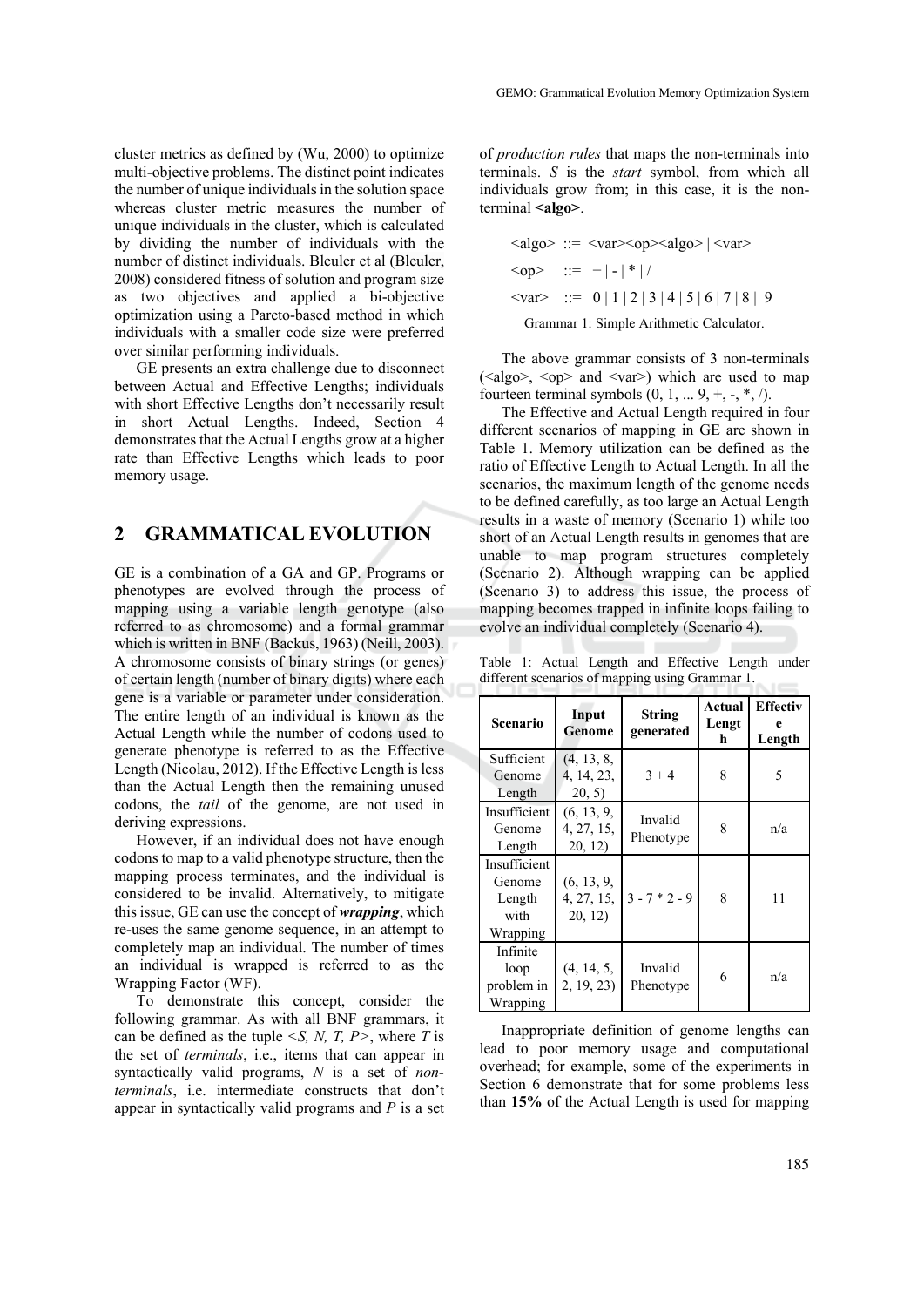in standard GE. To make matters even worse, this usage degrades over time, so the longer a run is, the worse the situation gets.

# **3 PROBLEM DOMAINS**

We examine three different problem domains: Time Series Analysis (Ryan, 2020), Symbolic Regression and a Boolean Logic Problem.

#### **3.1 Autoregression**

 Autoregressive Time Series Forecasting is a type of regression model, linear for this case, which is used to predict a variable based on a linear combination of input values. The general form of the equation is described as:

$$
Y = A_0 + A_1 * X_1 + A_2 * X_2 \tag{1}
$$

This method is employed on the time series data where a number of input variables are taken as observations from previous time steps called lagged variables. To predict the value for the next time step  $(t+1)$ , the problem can be formulated by considering the values of previous time steps as:

$$
X_{(t+1)} = B_0 + B_1^* X_{(t-1)} + \dots + B_n^* X_{(t-n)}
$$
 (2)

As the regression model forecasts data from the same input variable, it is referred to as *AutoRegressive Time Series Forecasting*.

y = 
$$
\left|\frac{1}{2} \cdot \frac{1}{2} \cdot \frac{1}{2} \cdot \frac{1}{2} \cdot \frac{1}{2} \cdot \frac{1}{2} \cdot \frac{1}{2} \cdot \frac{1}{2} \cdot \frac{1}{2} \cdot \frac{1}{2} \cdot \frac{1}{2} \cdot \frac{1}{2} \cdot \frac{1}{2} \cdot \frac{1}{2} \cdot \frac{1}{2} \cdot \frac{1}{2} \cdot \frac{1}{2} \cdot \frac{1}{2} \cdot \frac{1}{2} \cdot \frac{1}{2} \cdot \frac{1}{2} \cdot \frac{1}{2} \cdot \frac{1}{2} \cdot \frac{1}{2} \cdot \frac{1}{2} \cdot \frac{1}{2} \cdot \frac{1}{2} \cdot \frac{1}{2} \cdot \frac{1}{2} \cdot \frac{1}{2} \cdot \frac{1}{2} \cdot \frac{1}{2} \cdot \frac{1}{2} \cdot \frac{1}{2} \cdot \frac{1}{2} \cdot \frac{1}{2} \cdot \frac{1}{2} \cdot \frac{1}{2} \cdot \frac{1}{2} \cdot \frac{1}{2} \cdot \frac{1}{2} \cdot \frac{1}{2} \cdot \frac{1}{2} \cdot \frac{1}{2} \cdot \frac{1}{2} \cdot \frac{1}{2} \cdot \frac{1}{2} \cdot \frac{1}{2} \cdot \frac{1}{2} \cdot \frac{1}{2} \cdot \frac{1}{2} \cdot \frac{1}{2} \cdot \frac{1}{2} \cdot \frac{1}{2} \cdot \frac{1}{2} \cdot \frac{1}{2} \cdot \frac{1}{2} \cdot \frac{1}{2} \cdot \frac{1}{2} \cdot \frac{1}{2} \cdot \frac{1}{2} \cdot \frac{1}{2} \cdot \frac{1}{2} \cdot \frac{1}{2} \cdot \frac{1}{2} \cdot \frac{1}{2} \cdot \frac{1}{2} \cdot \frac{1}{2} \cdot \frac{1}{2} \cdot \frac{1}{2} \cdot \frac{1}{2} \cdot \frac{1}{2} \cdot \frac{1}{2} \cdot \frac{1}{2} \cdot \frac{1}{2} \cdot \frac{1}{2} \cdot \frac{1}{2} \cdot \frac{1}{2} \cdot \frac{1}{2} \cdot \frac{1}{2} \cdot \frac{1}{2} \cdot \frac{1}{2} \cdot \frac{1}{2} \cdot \frac{1}{2} \cdot \frac{
$$

Grammar 2: Grammar for AutoRegression.

Grammar 2 generates values for each of **<intercept>, <constant>** and **<lag>.** The

**<intercept>** generates a value which is not a function of time while **<constant>** derives smoothing coefficients for lag variables ranging between -1 to 1. The **<lag>** variable is the input value to the forecaster as a function of time. We examine four AutoRegressive datasets, which we term AR1 (Daily Dublin Waste), AR2 (Hourly Riders), AR3 (Daily Temperature) and AR4 (Monthly Dublin Waste). Each of these uses Root Mean Square Error as its error metric.

$$
\sqrt{\frac{1}{n} \sum_{i=1}^{n} (observed-predicted)^2}
$$
 (3)

#### **3.2 Symbolic Regression**

 $\mathbf{\hat{}}$ 

We also examine two classic GP Symbolic Regression problems, namely the Vladislavleva4 (Ryan, 1998), generally considered to be at the higher end of the difficulty range, and the infamous Quartic Polynomial problem, which we include to demonstrate the impact of GEMO even on easy problems. We have used grammar as mentioned in (Ryan, 1998) for experimentation. The error metric for these problems is defined in Table 2.

Table 2: Error Metric and Domain for Symbolic Regression Problems.

| Problem               | Error metric                                           | Domain    |
|-----------------------|--------------------------------------------------------|-----------|
| Vladislavleva         | Mean Square Error<br>$(observed-predicted)^2$<br>$i=1$ | $0.05$ to |
| Quartic<br>Polynomial | Mean Average Error<br>$(observed-predicted)$           | $-1$ to 1 |

#### **3.3 Boolean Logic**

The third domain we examine is Boolean Logic which takes true or false as an input. For this domain, we choose the 11-Multiplexer problem as employed by Koza (Ryan, 1998) and use their grammar for experimentation. Error metric used in this case is Hamming Error as defined in equation 4.

$$
\sum_{i=1}^{n} (observed != predicted)
$$
 (4)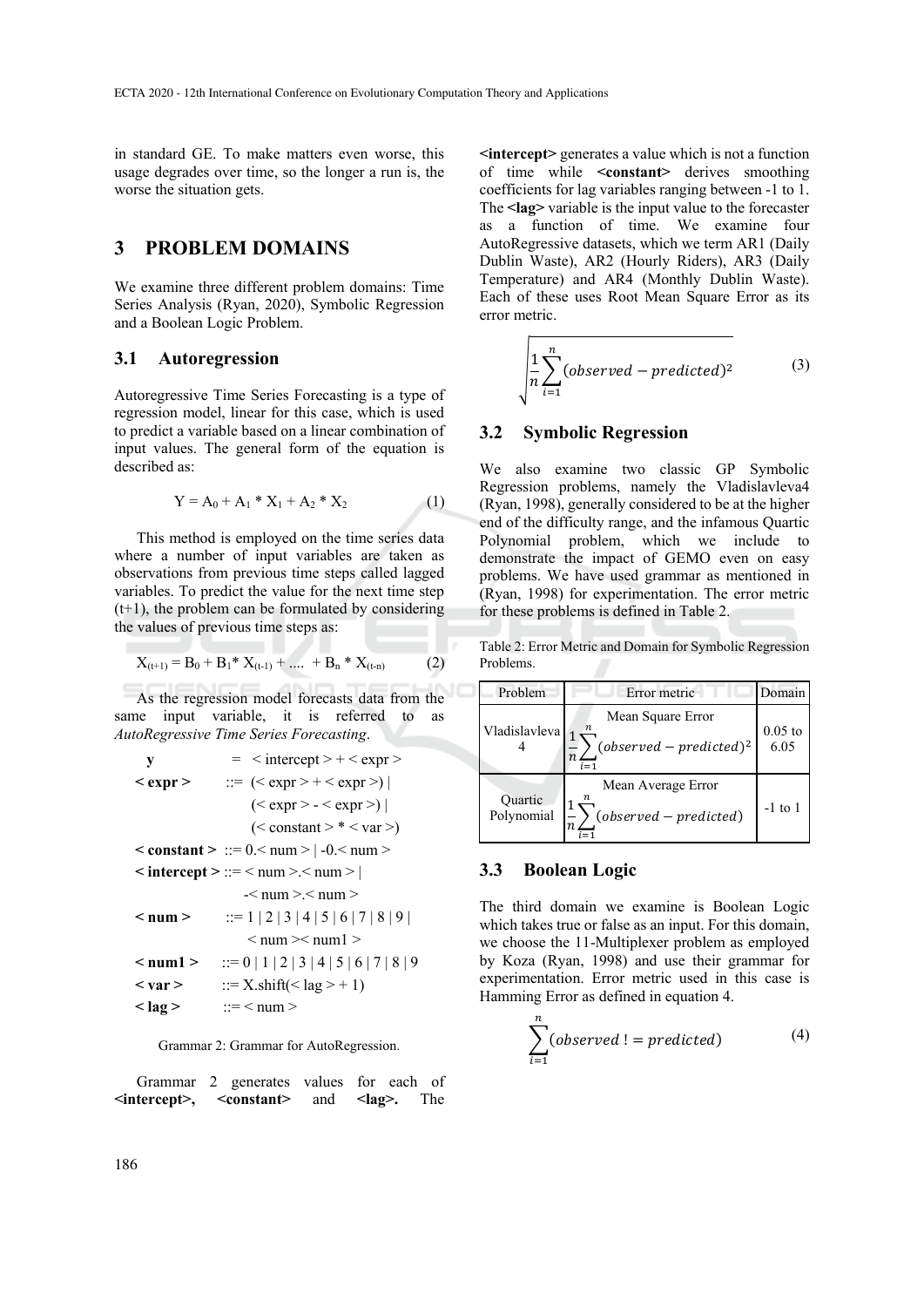# **4 MEMORY AND RUNTIME ANALYSIS**

Figure 1 shows the effect of varying population size on the Effective and Actual Genome Lengths on AR1. We noticed that in all experiments, regardless of domain, there appears to be something of a steady state value for Effective Length, which is independent of the population size, while the Actual Length increases with population size leading to higher space complexity. The computational complexity (CC) for EAs can be established in terms of evolutionary parameters as:

$$
CC = (WF * GL * UI * G)
$$
 (5)

Where WF is Wrapping Factor, GL is Genome length, UI is the number of unique individuals, and G is the number of generations. This indicates that the computational complexity is directly proportional to the length of genome as shown in equation 5. Considering WF, UI and G to be constant for an experiment, CC of GE program is upper bounded by GL shown in equation 6.

$$
CC = O(GL) \tag{6}
$$

Notice that in the plot below, both Actual and Effective Lengths drop after the first generation. This is due to the difficulty which GE often encounters with invalid individuals in the first generation, as noted by (Ryan, 2003).



Figure 1: Effect of Varying Population Size on Effective and Actual Genome Length on Problem AR1.

Memory utilization is 13%, 29% and 32% respectively; it either remains constant or degrades at later generations, as the algorithm evolves, which leads to increase in computation time. The maximum memory utilization for standard GE is less than 33%, which means more than two-thirds of the memory is wasted, which makes it difficult to scale GE platform to complex problems.

Therefore, it is essential to define an appropriate length of genome to reduce memory wastage and computational complexity of an algorithm without affecting its objective fitness.

### **5 GEMO**

GEMO applies a multi-objective approach as shown in Figure 2 to optimize error metric and memory utilization.

- 1. **Fitness Function 1:** Minimize the error metric given for a specific problem as discussed in section 3.
- 2. **Fitness Function 2**: Maximize the memory utilization which is the ratio of effective to Actual Length as described in equation 7.

**maximize** (Effective Length / Actual



Figure 2: Methodology diagram for GEMO system (FF1: Fitness Function 1, FF2: Fitness Function 2).

GEMO uses two dimensional pareto vectors, where each objective refers to the pareto variable in one of the dimensions. Since this is a multi-objective optimization problem, it tries to optimize all of the objectives which could be contradictory and hence, a trade-off needs to be considered while selecting individuals to satisfy each objective. The Pareto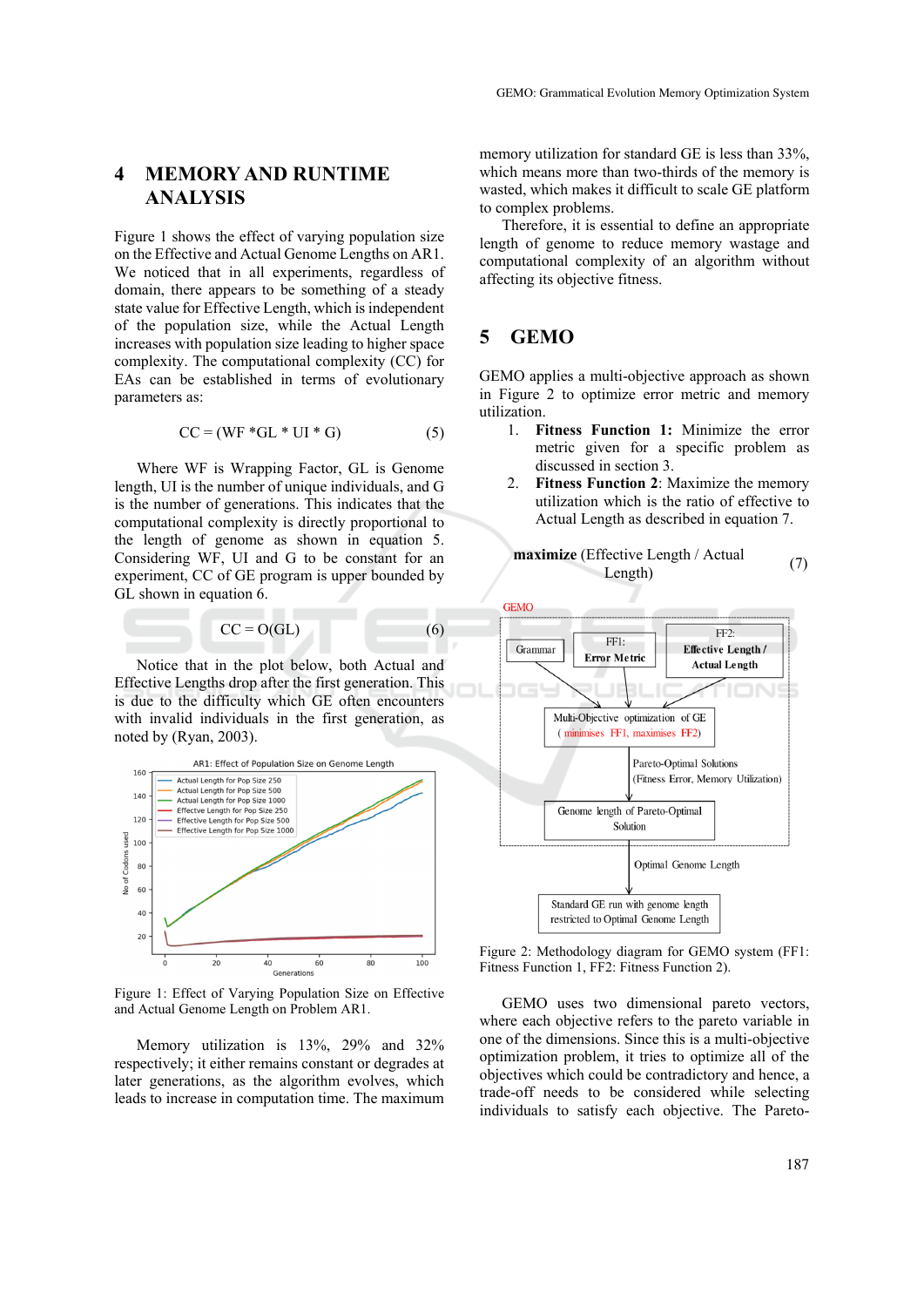optimal individuals are calculated using the crowding distance value of a solution, which provides an estimate of the density of individuals surrounding that particular solution. The set of solutions are sorted according to each objective function, and crowding distance is calculated as the average distance of its two neighbouring solutions. To promote diversity in the set of solutions, individuals with the highest and lowest objective fitness are always selected.

Since, GEMO tries to minimize error metric and maximize memory utilization, pareto fronts are sorted in descending order in terms of given error metric and for the same error, it is sorted in ascending orders for the memory utilization. We then select individuals with the low error and maximum memory utilization as optimal solutions. The genome lengths obtained from these optimal solutions are passed as a parameter to Standard GE to restrict the length of genome.

Note that this doesn't guarantee that we will find the absolutely minimally sized genome that can generate useful solutions but, as Section 6 demonstrates, the memory savings are still enormous. There has also been some work (Ryan, 2003) that shows that GE sometimes relies on having unused tails to aid evolution, meaning that if we restrict it too much, we might hamper its progress. The size of the genotype suggested this way is subsequently validated in Section 7.2 through statistical tests by taking the amount of wrapping into consideration.

### **6 EXPERIMENTAL RESULTS**

The evolutionary parameters used in all experiments in this paper are

НN

{ Population **Size**: 250, 500, 1000; **Maximum Number of Generations**: 100; **Crossover Type**: Single Point; **Crossover Probability**: 0.95; **Mutation Type**: Int Flip Codon; **Mutation Probability**: 0.01; **Selection Type**: Tournament; **Initialization Method**: Position Independent Growth; **Initial Depth**: 7; **Maximum Depth**: 10; **Number of Runs**: 100. }.

Position independent growth (Fagan, 2016) is used to initialize the population with a maximum tree depth of 10, with an initial maximum depth of 7. Tournament selection (Fang, 2010), followed by single point crossover with probability of 0.95 and integer flip codon mutation with probability of 0.01 are incorporated in the framework. The above values are selected, since optimal results were achieved within Standard Runs of GE using this set of configuration and hence served as a benchmark for our framework. All the experiments are carried out

using PonyGE2 (Fenton, 2017). Recall that GEMO is a two stage process. The same parameters are used in both stages; the first stage is run **once**, to determine the length of individual to use. The second stage is run 100 times to obtain statistically valid results. Section 7.1, contains some experiments demonstrating that the use of a single run in the first stage is reasonable.

### **6.1 Selection of Pareto-Optimal Solutions**

Figure 4.a illustrates pareto fronts solutions for the **error metric** and **memory utilization** (ratio of Effective to Actual Length**)** obtained for each generation Individuals having *least regression error* (X axis, to the left) and *highest memory utilization* (Y-axis, to the top). The individual with the lowest regression error (4410) and the highest memory utilization of 1.0 is selected as a pareto-optimal solution indicated through dark brown colour.

Figures 4.b, plot the **Effective Length** of pareto individuals obtained in 4.a. The Effective length of the pareto-optimal solutions is selected as optimal genome length for that particular problem. If solutions with multiple genome lengths are obtained, individuals with least effective length are preferred. We report these as (fitness, *effective length*) tuples. The optimal **Effective Length** of *21* indicated through dark brown colour is selected from optimal pareto fronts obtained in Figure 4.a.

#### **6.2 Fitness Performance – AR1**

We look in detail at the performance of GEMO on AR1.



Figure 3: *Left:* Comparison of Fitness Vs Generations for unrestricted genome length and optimal solutions on AR1. *Right:* Comparison of the ratio of Effective to Actual Length and Fitness vs Generations for unrestricted genome length and optimal solutions.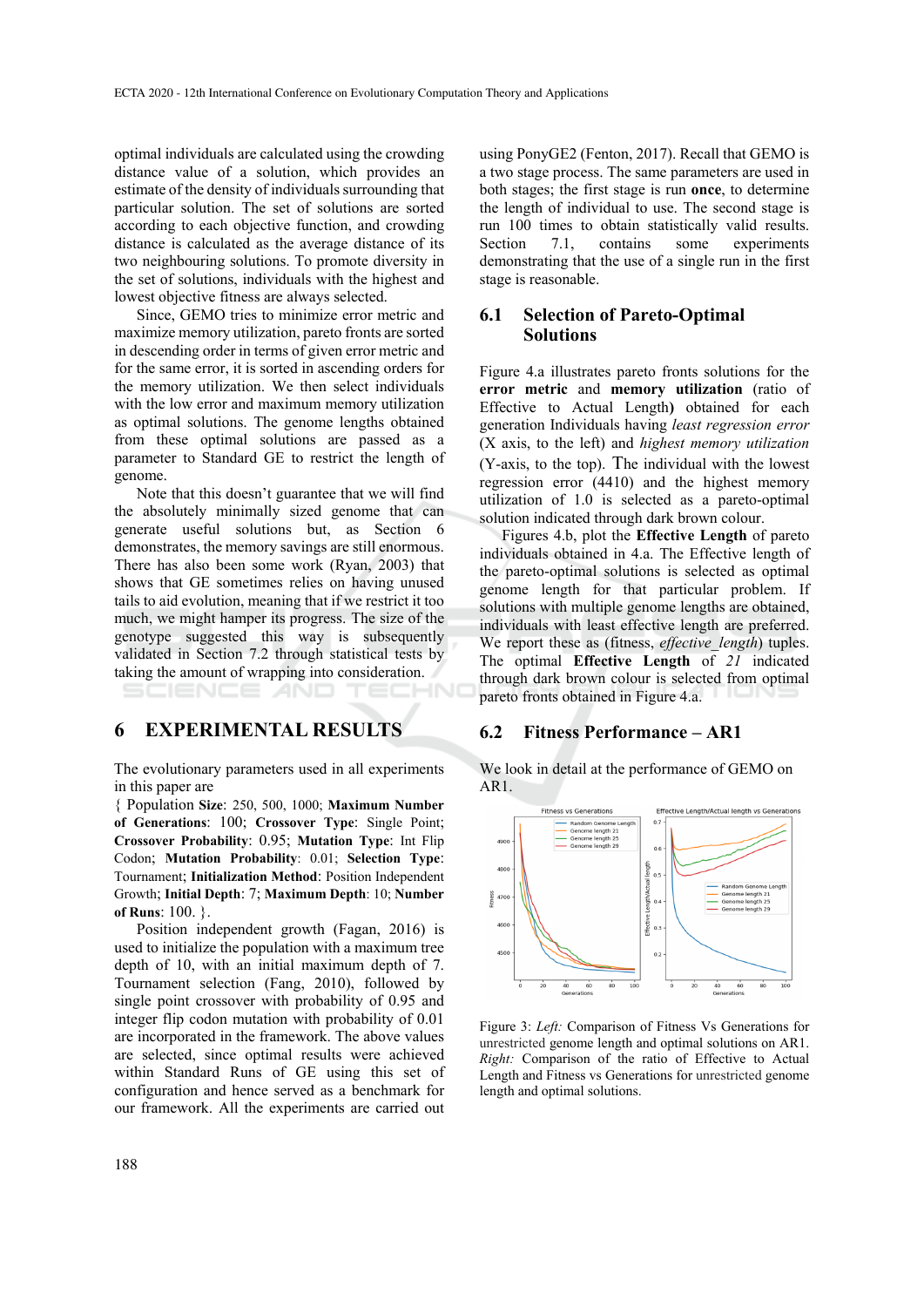

Figure 4: Results for GEMO for AR1. Graph on the left indicate the ratio of **Effective Length to Actual Length** vs **Fitness**. The number of generations is indicated by a color map; notices that later generation are on the left of the graph; this is because of the Pareto plot which has fitter individuals closer to the origin. These individuals are then replotted using the graph on the right hand side to identify the shortest **Effective Length**. We report these as (fitness, *effective\_length*) tuples, and obtain pareto-optimal individuals (4410, 21) for AR1.

Table 3: Results for Single and Multi-Objective Optimal solutions for AR1, AR2, AR3, AR4, Quartic Polynomial, Vladislavleva4, 11-Multiplexer averaged over 100runs (UL: Unrestricted Length, OL: Optimal Length obtained from GEMO stage 1). There is no statistically significant difference in any fitness results.

| <b>Dataset</b>                           |                | AR1<br>(Kilograms) |                          | AR2 (Number<br>of Riders) | AR3<br>(Degree)<br>Celsius) |           |                          | AR4<br>(Kilograms) | <b>Quartic</b><br>Polynomial<br>$(X^4+X^3+X^2+X)$ |       |                          | Vladislavleva4<br>10<br>$5 + \sum_{i=1}^{5} (Xi - 3)^2$ | $11 -$<br>Multiplexer    |           |
|------------------------------------------|----------------|--------------------|--------------------------|---------------------------|-----------------------------|-----------|--------------------------|--------------------|---------------------------------------------------|-------|--------------------------|---------------------------------------------------------|--------------------------|-----------|
| Number of<br><b>Instances</b>            |                | 1,000              |                          | 18,290                    | 3,652                       |           |                          | 136                | 10,000                                            |       |                          | 10,000                                                  | 2,048                    |           |
| Method                                   | UL             | OL                 | UL                       | OL                        | UL                          | <b>OL</b> | UL                       | OL                 | UL                                                | OL    | UL                       | <b>OL</b>                                               | UL                       | <b>OL</b> |
| Effective<br>Length                      | 69             | 14.49              | 23.61                    | 10.91                     | 14.45                       | 11.68     | 14.71                    | 10.3               | 8.49                                              | 2.68  | 74                       | 6.68                                                    | 394.05                   | 33.76     |
| Actual Length                            | 512            | 21                 | 212                      | 16.22                     |                             |           | 105.34 19.98 111.43      | 21.32              | 340.09                                            | 35.36 | 252                      | 12.83                                                   | 1214.85 76.38            |           |
| Decrease in<br>Actual Length             |                | 24.38X             | $\blacksquare$           | 13.07X                    | $\blacksquare$              | 5.27X     | $\overline{\phantom{0}}$ | 5.2X               | $\blacksquare$                                    | 9.6X  | $\overline{\phantom{m}}$ | 19.64X                                                  | $\overline{\phantom{a}}$ | 15.3X     |
| Memory<br>Utilization<br>(in percentage) | 13.47          | 69                 | 11.14                    | 67.33                     | 13.72                       | 58.5      | 13.2                     | 48.3               | 2.43                                              | 7.57  | 29.45                    | 52.06                                                   | 32.47                    | 42.83     |
| Utilization<br>Improvement               |                | 5.12X              | $\blacksquare$           | 6.04X                     | $\overline{a}$              | 4.26X     |                          | 3.66X              |                                                   | 3.37X | $\overline{\phantom{m}}$ | 1.76X                                                   | $\overline{\phantom{0}}$ | 1.31X     |
| Computation<br>Time (seconds)            | 92             | 79.32              | 139                      | 103                       | 96                          | 80        | 104                      | 79                 | 9.65                                              | 7.69  | 40                       | 22                                                      | 54                       | 13        |
| Speedup                                  | $\blacksquare$ | 1.15X              | $\overline{\phantom{0}}$ | 1.34X                     | $\blacksquare$              | 1.2X      | $\overline{\phantom{0}}$ | 1.31X              |                                                   | 1.25X | $\overline{\phantom{0}}$ | 1.81X                                                   | $\overline{\phantom{a}}$ | 4.15X     |
| Mean Best<br>Fitness                     | 4428           | 4447               | 28.11                    | 28.11                     | 0.51                        | 0.52      |                          | 18,061 18,432      | 0.02                                              | 0.12  | 0.028                    | 0.027                                                   | 617                      | 645       |
| Standard<br>Deviation                    | 11             | $\overline{4}$     | 13.67                    | 11.39                     | 0.54                        | 0.49      | 3,024                    | 2,673              | 0.05                                              | 0.057 |                          | 0.0031 0.0007                                           | 49                       | 35        |

Crucially, the computation time to obtain the solutions for AR1 with minimal regression error is less with genome length restricted to 21 when compared to unrestricted length genome and exhibits

69% memory utilization as compared to 13.8% for unrestricted as shown in Figure 3. Table 3 shows that the Optimal Length Genome individuals achieve similar accuracy when compared to individuals with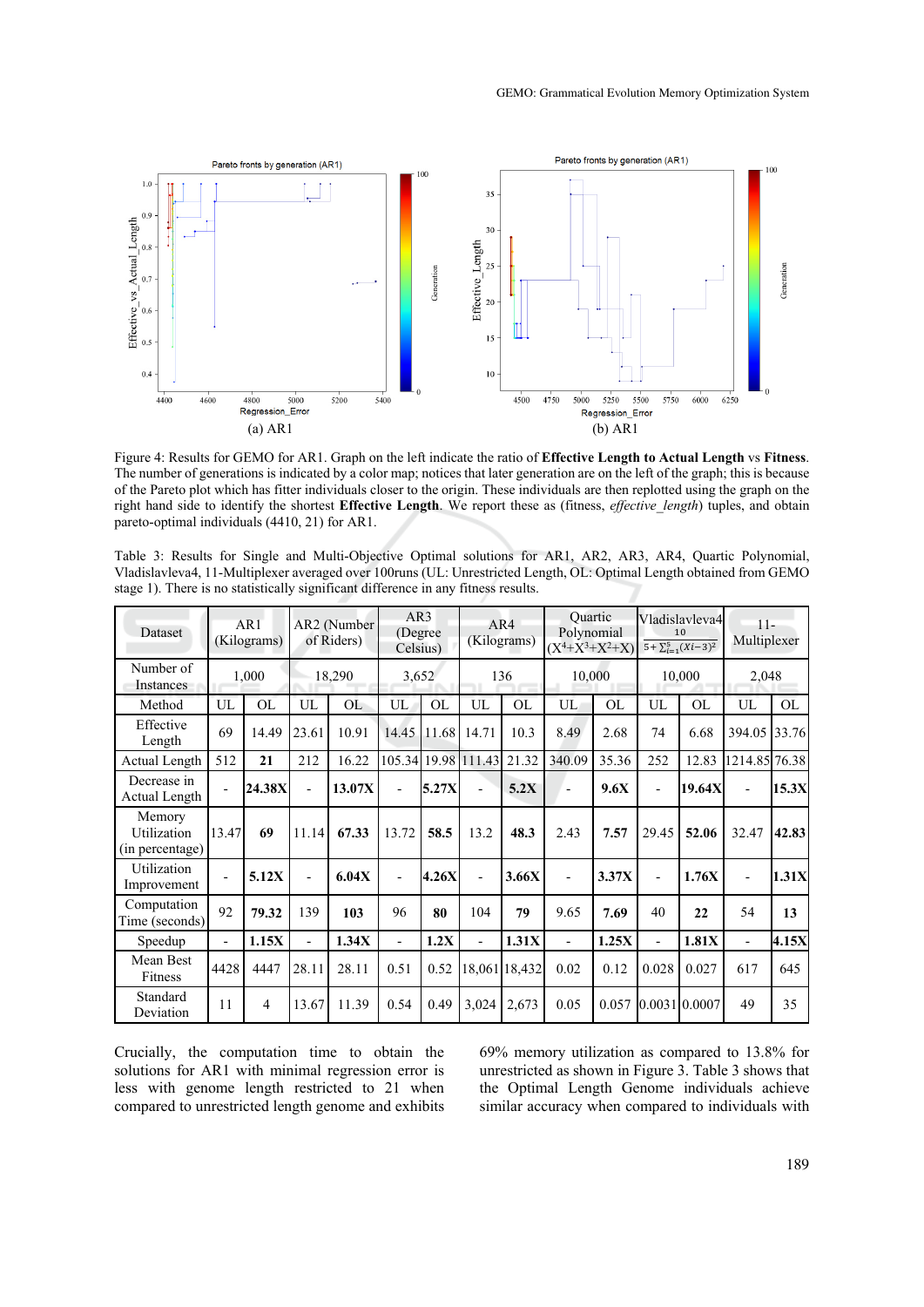Unrestricted Genome Length in terms of Best, Mean and Worst Case Fitness values, but has a lower standard deviation resulting in the optimal value being achieved more consistently. In each of the other three cases the overall fitness was either the same (AR2 or AR3) or better (AR4), while the experiments employing GEMO always use significantly less memory (between 3.6 and 6 times less) and run faster as shown in Table 3.

### **6.3 Fitness Performance Results – Symbolic Regression and Boolean Logic**

In addition to the Vladislavleva4 we also considered the simple Quartic Polynomial problem. The results are shown in Table 3; in each of the cases, GEMO performed essentially the same in terms of fitness (no statistically significant difference) but did so with substantially less memory and in less time; moreover, the memory that was used is utilized better, as noted in the **Memory Utilization** row.

These results show that the Quartic Polynomial problem used 9.69 times less memory and showed a speed up of 1.25, while in Vladislavleva4, the decrease in memory required was 19.64 times less, with a speed up of 1.76. Similarly, with the 11-Multiplexer experiments, the memory utilization improvement was 15.3 and the speed up 4.15. Notice that the optimal length identified by the GEMO for each of these problems is, in fact, substantially longer than the required Effective Length, since it doesn't have 100% memory utilization while Standard GE run is being performed. This is due to the stochastic nature of GE. However, this indicates that simply imposing a reasonable constraint on GE (where *reasonable* in this case means long enough to accommodate the genome needed) has a large impact on memory usage. It also suggests that further optimization in GEMO could yield even better results.

# **7 ANALYSIS**

We perform two different analyses on the GEMO. As noted above, the first stage of GEMO uses just a **single** run; Section 7.1, below, describes experiments to test the variance across multiple runs to ascertain how reasonable an approach this is. The following section determines if the lengths determined by Stage 1 are too short, by performing an analysis of the impact of removing wrapping.

#### **7.1 Variability of Stage 1**

Due to the heuristic nature of GE, we performed multiple runs of GEMO, and compared results of Mean Efficient Length with that of a single run of GEMO and no statistically significant difference was observed on the used datasets.

#### **7.2 Sufficiency of Lengths Obtained**

To validate whether the obtained set of genome length is sufficient or not, we ran another set of experiments in which individuals were allowed to evolve by taking the Wrapping factor into consideration. This will establish if we genuinely have discovered usable genome lengths, or if GE is simply exploiting the wrapping operator to make it appear as though we have. We conduct statistical significance tests which allow us to support or reject a claim being made at different significance levels. As all significance tests begin with a null hypothesis  $H_0$ , the null hypothesis of samples from two populations with and without wrapping is formulated as shown below:

Null Hypothesis H<sub>0</sub>*: There is no statistical difference between Mean Best Fitness of Datasets with wrapping and without wrapping.* 

| <b>Problems</b>           | <b>Significance Level</b> |      |      |  |  |  |
|---------------------------|---------------------------|------|------|--|--|--|
|                           | 0.01                      | 0.05 | 0.10 |  |  |  |
| AR1                       |                           |      |      |  |  |  |
| Vladislavleva4            |                           | 14   | 26   |  |  |  |
| <b>Quartic Polynomial</b> |                           | 18   | 27   |  |  |  |
| 11-Multiplexer            |                           |      |      |  |  |  |

Table 4: Number of times the Null Hypothesis is rejected at significance level 0.01, 0.05, 0.1 out of 100 trials.

The number of times null hypothesis rejected out of 100 trials for a sample size of 30 is shown in Table 4 for a significance level (*alpha*) of 0.01, 0.05 and 0.10. It can be seen that on average, the fitness values evaluated without considering wrapping factor are equal to the fitness values evaluated considering wrapping factor at *alpha* equal to 0.01, 0.05 and 0.10 respectively.

Hence, we fail to reject the null hypothesis for all of the problems listed in Table 4. Therefore, it can be stated GEMO does not rely on wrapping and that the length it produces is optimal and does not force GE to resort to wrapping.